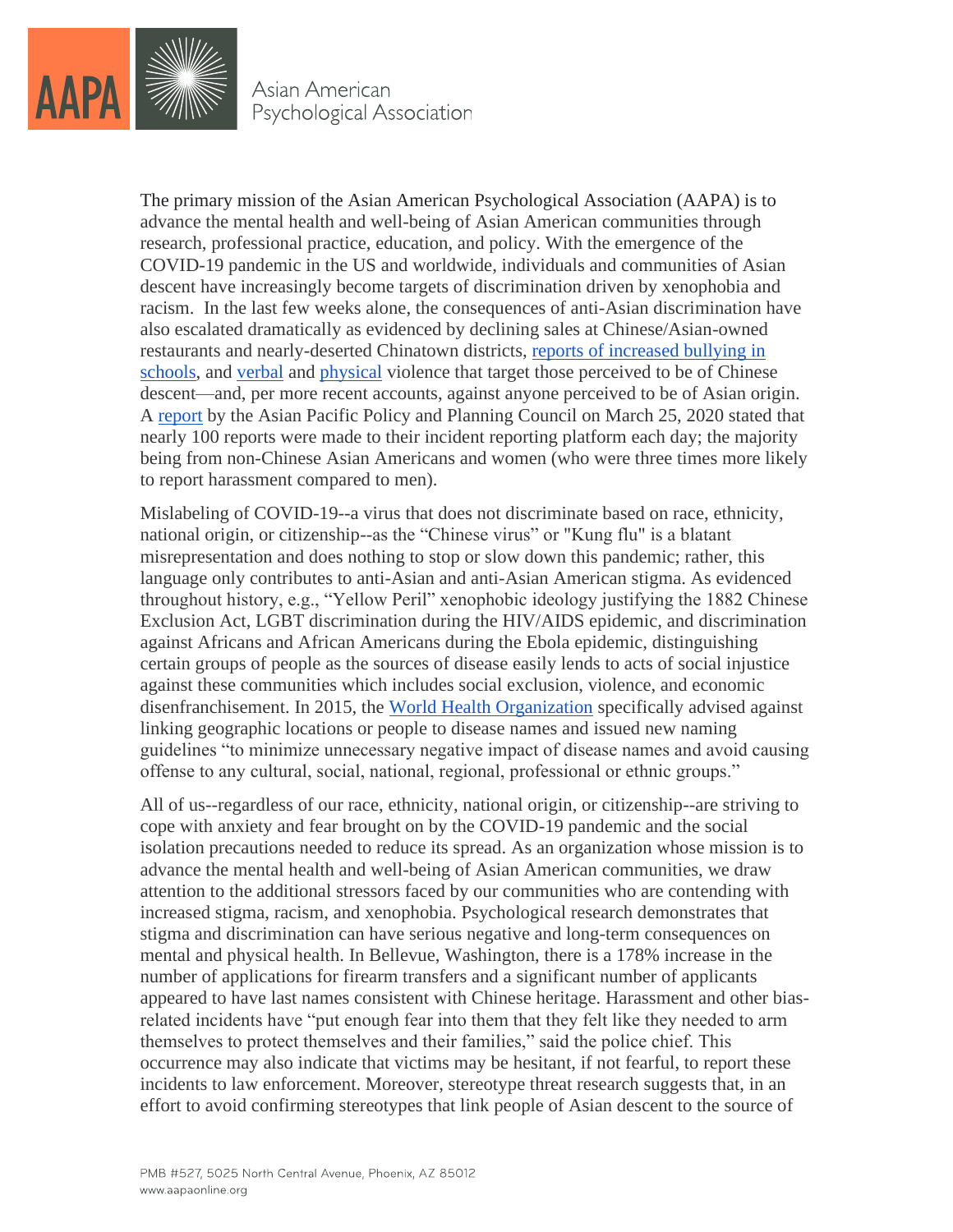COVID-19, Asian Americans may be less inclined to seek appropriate medical attention when needed. Resistance to go to the police or seek medical attention may also be further complicated by legal status, especially if one is undocumented, for fear of being detained or deported.

We denounce all forms of racism, discrimination, and xenophobia and stand with the especially vulnerable in our communities, such as those with limited English proficiency and those who are undocumented. We offer these suggestions for action:

- **Correct** anyone who mislabels the virus and pandemic and encourage them to instead use the terms COVID-19 or coronavirus.
- **Educate** our colleagues, students, and others in our networks about the historical and structural factors that have seeded the racism and xenophobia Asian Americans are currently facing; the interconnectedness of current anti-Asian racism with historical and current oppression experienced by other marginalized communities; and the impact of racism and xenophobia on mental health and well-being.
- **Report** incidents of hate through the Asian American and Pacific Islander Planning Council's online incident report portal (available in English, Chinese (traditional and simplified), Korean, Thai, Japanese, Korean, and Khmer): [http://www.asianpacificpolicyandplanningcouncil.org/stop-aapi](http://www.asianpacificpolicyandplanningcouncil.org/stop-aapi-hate/?emci=e56b7667-966f-ea11-a94c-00155d03b1e8&emdi=eb9981ed-af6f-ea11-a94c-00155d03b1e8&ceid=2476624)[hate/?emci=e56b7667-966f-ea11-a94c-00155d03b1e8&emdi=eb9981ed-af6f](http://www.asianpacificpolicyandplanningcouncil.org/stop-aapi-hate/?emci=e56b7667-966f-ea11-a94c-00155d03b1e8&emdi=eb9981ed-af6f-ea11-a94c-00155d03b1e8&ceid=2476624)[ea11-a94c-00155d03b1e8&ceid=2476624](http://www.asianpacificpolicyandplanningcouncil.org/stop-aapi-hate/?emci=e56b7667-966f-ea11-a94c-00155d03b1e8&emdi=eb9981ed-af6f-ea11-a94c-00155d03b1e8&ceid=2476624)
- **Resist** attempts to divide Asian American communities from other communities who also face racism and discrimination. This is an opportune time for us to ally with other communities and recognize our shared struggles for liberation.
- **Engage in self-care and radical healing,** following [suggestions](https://www.psychologytoday.com/us/blog/healing-through-social-justice/201911/radical-self-care-in-the-face-mounting-racial-stress) offered by our colleagues in American Psychological Association's Division 45:
	- Take care of yourself. In order for us to be able to care for others, we must shore up our psychological and emotional resources and engage in selfcare. The American Psychological Association has offered some [suggestions,](https://www.apaservices.org/practice/ce/self-care/health-providers-covid-19?_ga=2.148889854.894236035.1585409724-1792950148.1413857388) such as maintaining good health habits, exercising, connecting with loved ones, and practicing mindful breathing. We also encourage our members to use culturally salient coping strategies.
	- Seek out and create joy. In this time of great fear and disruption, we must find ways to fill our lives with joy. We encourage you to engage in activities you enjoy, such as art, writing, working out at home, or taking an academic or fun course online.